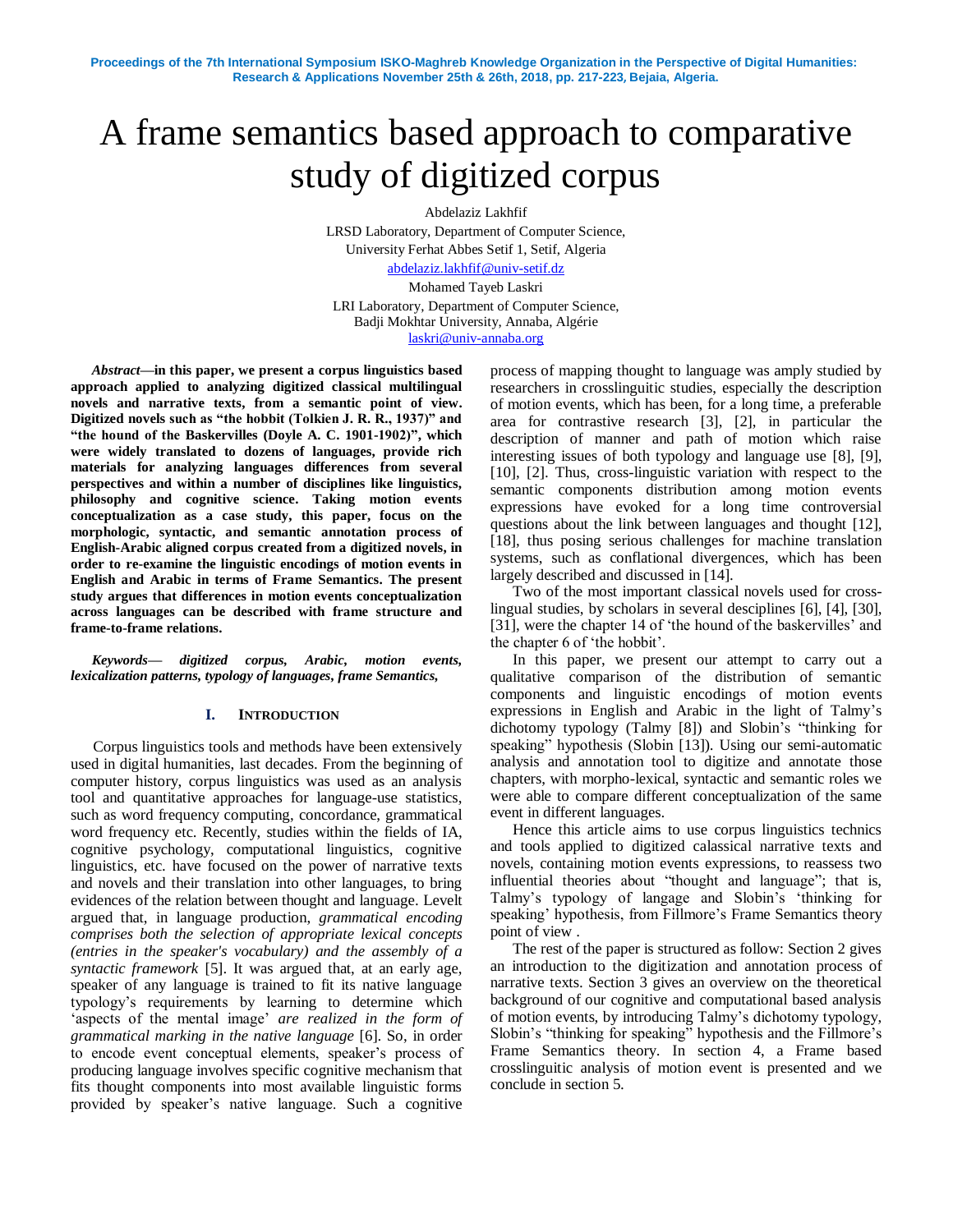#### **II. WHY DIGITIZED NOVELS?**

Following Talmy in his influential works on language typology, and from "*frog where are you"* to the fanciful story of "*the Hobbit*", Slobin and his colleagues have established a set of criteria that may help in the classification of languages studies with regard to the lexicalization patterns of motion events. Cross-linguistics comparison of motion events encoding can be carried out in terms of two vectors of factors: the degree of manner of motion salience and the degree of path of motion elaborations. As regard the degree of manner salience, in addition to the tendency to encode manner in the main verb slot, the manner salience can be also evaluated based on the richness of the language"s lexicon of manner verbs, the language capability to describe directional motion with manner verbs of descent and the degree of use of manner verbs with grounds etc. As regard the degree of path of motion elaborations, in addition to the tendency to encode path information in the verb root and expressing manner of motion via adverbials, languages can be compared with regard to the canonical segmentation of paths as well as the relative ease of building complex-path constructions. In an attempt to assess and validate Talmy"s and Slobin"s hypothesis, we have built a multilingual aligned parallel corpus from digitized narrative texts selected from several famous novels in the last century. As a first step, we focus, on the chapter 6 of the hobbit.

#### *A. Text digitization, collection and annotation*

Our digitized narrative corpora collection provides original digitized texts from the selected classical novels in their original version and their translation supported by three (03) languages (English, French and Arabic) (Fig. 2, Fig. 3). To this end, and in order to carry out a computational readable text digitization of multilingual narrative texts and novels, we have developed a java based tool which can deal with different languages specificities (Fig. 2).

# Out of the Frying-Pan into the Fire

BILBO HAD ESCAPED THE GOBLINS, but he did not know where he was. He had lost hood, cloak, food, pony, his buttons and his friends. He wandered on and on, till the sun began to sink westwards - behind the mountains. Their shadows fell across Bilbo's path, and he looked back. Then he looked forward and could see before him only ridges and slopes falling towards lowlands and plains glimpsed occasionally between the trees.

Fig. 1. A snapshot from the Tolkien's book 'the hobbit'



**Fig. 2.** Our java based tool for text digitization

As a first step, we have digitized the original version of the chapter 6 of the hobbit and the chapter 14 of the hound of the Baskervilles and theirs French and Arabic translations. Collected data is stored in XML format and organized by novel, chapter and paragraph to form a parallel aligned corpus (Fig. 3).

```
<prg pID="p70">
  <p lang="AR" ID="239"> حين حاولوا أن يهبطوا مذا المنحدر<rp lang="AR" ID="239">
  <p lang="EN" ID="240">When they began to go down this,</p>
  <p lang="FR" ID="241">Quand ils se mirent en devoir de descendre par là </p>
\langle/prg>
<prg pID="p71">
  <p lang="AR" ID="242">من الصغير من بين أقدامهم<p lang="AR" ID="242">
  <p lang="EN" ID="243">rubbish and small pebbles rolled away from their feet</p>
\langle/prg>
```
**Fig. 3.** An XML based transcription of the digitized text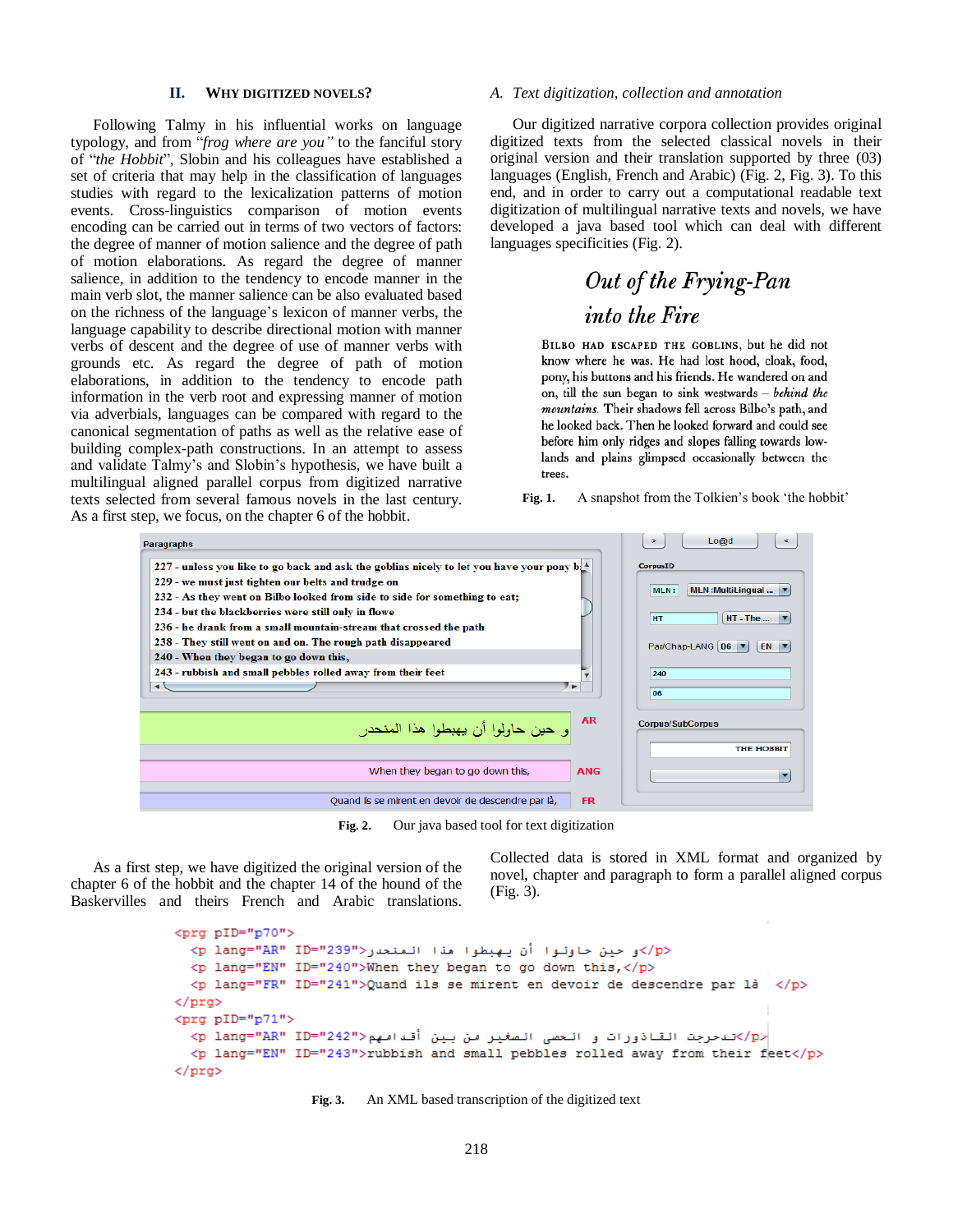#### *B. Description of the Annotation Schemes*

To perform a fine grained analysis and characterize the encoding system of path and manner in Arabic, we use our multi-level annotation tool [29] to annotate aligned texts with morphologic, syntactic (constituent and dependency-based syntactic), and semantic levels of description. The tool used for Arabic text annotation is compatible with FrameNet design and annotation schemes, providing an XML-data transcription (Fig. 4). Our annotation tool uses both AraMorph, Buckwalter Arabic Morphological Analyzer (BAMA) [15] for lexicomorphological analysis and Arabic WordNet (AWN) [17] for augmenting BAMA lexicon with semantic features. AWN-

based analysis improves the token with lexical knowledge, which has proved helpful to bridge the semantic gaps and the coverage issue using its rich network of semantic relations between words. Also, AWN provides, for each analysed word, its equivalent ontological class (SUMO). For example, the syntactic dependency analysis output encodes the sentence structure as an XML tree representation in which, the predicate is the root (node 0), nouns can be head nodes which are linked to the predicate by syntactic labels (subject, object .Etc.), and then considered as predicate-arguments. Otherwise, noun subcategories such as adjective, circumstantial accusative, accusative cognate etc. can be modifiers of either a head noun, or modifiers of verbs.

```
<annotationSet ID="199" status="AUTO_APP" cDate="08/12/2014">
   <label name="self_mover" start="7" end="16" feID="285" cBy="AUTO_APP"/><br><label name="self_mover" start="7" end="16" feID="285" cBy="AUTO_APP"/>
     </laver>
    <layer name="GF" rank="1">
         |<br>| clabel name="SBJp" start="5" end="5"/><br>| clabel name="SBJ" start="7" end="16"/>
         <label name="POBJ" start="18" end="39"/>
     </layer>
  - <layer name="PT" rank="1">
         <label name="NP" start="5" end="5"/><br><label name="NP" start="5" end="5"/><br><label name="NP-nom" start="7" end="16"/>
         \frac{1}{2} = 10% and = 10% and = 10% and = 10% start = 18% end = 10%
     </layer>
  - <layer name="Target" rank="1">
         <label name="Target" start="0" end="5" cBy="AUTO_APP"/>
    </layer>
  - <laver name="SDL" rank="1":
         roken_ID="6"/> القلبي" form=" القلبي" " Token_ID="6" / " القلبي" = "albel Label="ADJ" | Head_ID="5" PoS="N" BAMA=";ADJ" Lemma="<br><label Label="IDF" Head_ID="4" PoS="N" BAMA=";NOUN" Lemma="فَجَر" form="لَكُمْن" Token_ID="5"
         (abel Label = SBJ) Head_ID= 1 PoS= N' BAMA= SUBJ Lemma= د التابعة orm= | loken_ID= 2 /><br><label Label="SBJ" Head_ID="1" PoS="N" BAMA=";NOUN" Lemma="ثقين" form="ثقين" Token_ID="3"/>>
         <label Label="POBJ" Head_ID="1" PoS="P" BAMA="_" Lemma="" form="وُق" Token_ID="4"/>
         "ثَف" = label ="VS" Head_ID="0" PoS="V" BAMA=";VERB_PERFECT;PVSUFF_SUBJ:3MS" Lemma
     </laver>
  - <layer name="BAMA" rank="1">
         <label name="VERB_PERFECT;PVSUFF_SUBJ:3MS" start="0" end="5"/>
         <label name="DET;NOUN" start="7" end="16"/>
         <label name="ADVLOC_PART;NO_STEM" start="18" end="22"/><br><label name="ADVLOC_PART;NO_STEM" start="18" end="22"/><br><label name="DET;NOUN" start="24" end="31"/><br><label name="DET;ADJ" start="33" end="39"/>
    </laver>
  - <layer name="AWP" rank="1";
         et name="W;CAT:V;TEN:PV;VOI:A;TRA:V;GEN:M;NUM:S;PER:3" start="0" end="5"/><br><label name="V;CAT:V;TEN:PV;VOI:A;TRA:V;GEN:M;NUM:S;PER:3" start="0" end="5"/>
         <label name="N;DEF:D;CAT:N;NUM:_;GEN:M;PER:_;CAS:NOM" start="7" end="16"/>
         <label name="P;CAT:ADVI;TEN:_" start="18" end="22"/>
         <label name="N;DEF:D;CAT:N;NUM:_;GEN:M;PER:_;CAS:GEN" start="24" end="31"/>
         <label name="N;DEF:D;CAT:ADJ;NUM:_;GEN:M;PER:_;CAS:" start="33" end="39"/>
     </layer>
  - <layer name="SUMO" rank="1">
         <label name="Motion+" start="0" end="5"/>
         <label name="SocialRole+" start="7" end="16"/>
         <label name="Artifact+_Mineral+" start="24" end="31"/>
    </layer>
```


In addition to Arabic text annotation, the tool performs also the task of semantic roles annotation with triple information (FE/GF/PT) of English text (Fig. 5). for the annotation procedure, firstly we have aligned the pairs of English motion events expressions occurring in the Chapter 6 of the hobbit based on its original sentence and paragraph number. Secondly, we annotated the same sentences in Arabic and in its English counterpart, usually with several levels of description, (lexico-morphological, syntactic and semantic relevant information). Finally, we are investigating the semantics of lexical units (the predicate of the motion event within its conceptual structure class) and the grammatical structures in each language. The three levels of annotation on the multilingual aligned parallel corpus will allow us to easily examine the different lexicalization patterns of a given scene. We have applied a FrameNet-Like analysis to the original given chapter of the Hobbit along with its translation equivalent in Arabic.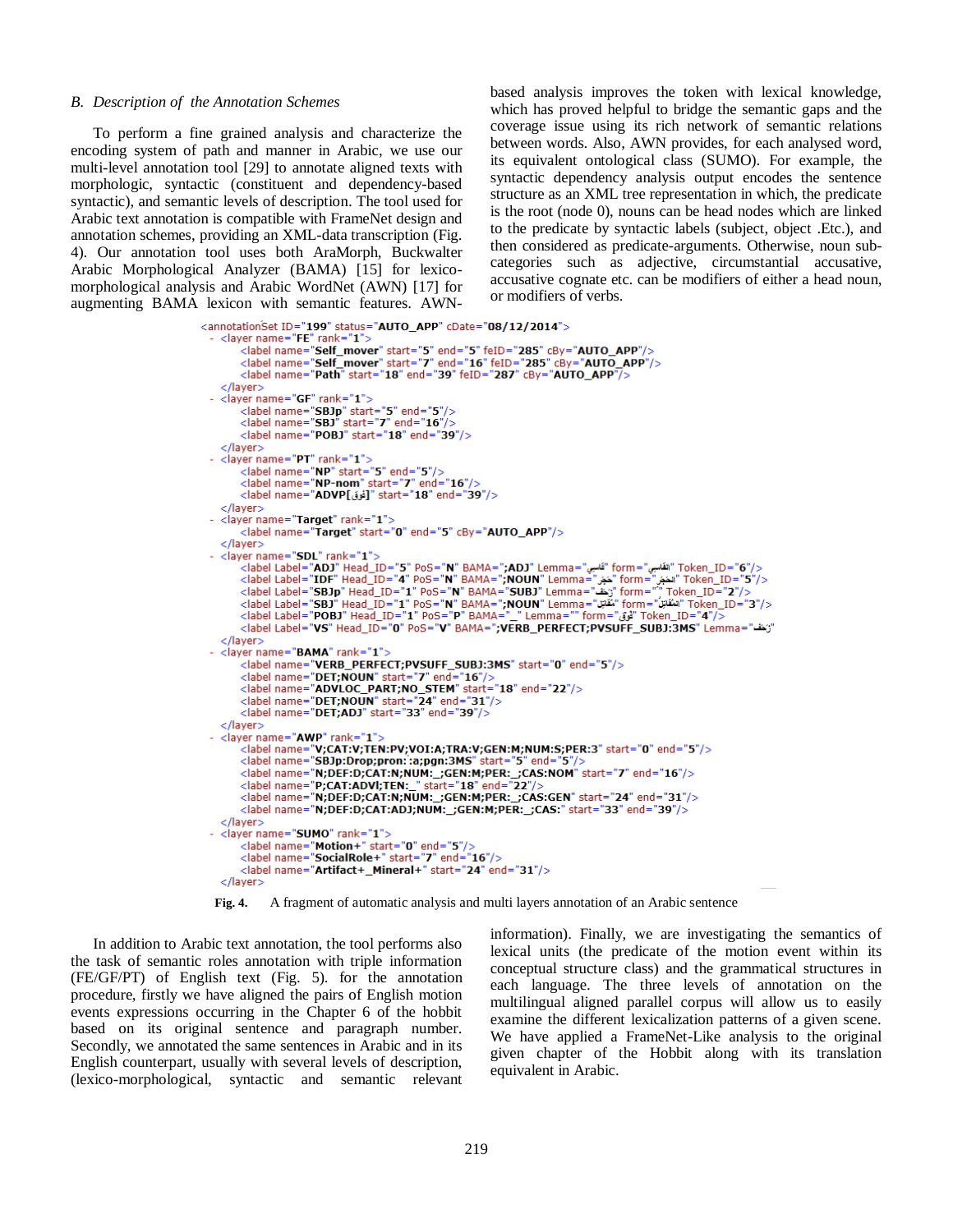# Miscellaneous - TheHobbit-Ch6

CNI]. بْل إِنْتَظْر حَتَّى نَجَح الهوبيتُ فِي <mark>نَطَاعِ الأروع بِمَتْعَوِيَةٍ بِالِغَا</mark> ثُمّ فَفَرَ الفَرْمُ إلى الفُرُوع هُو أيْضا فِي الوَقْتِ المُناسِبِ تَماما [X]

- $[X]$  He waited till he had CLAMBERED off his shoulders into the branches, and then he jumped for the branches himself. Only just in time!
- نَهَشَ أَحَد الذِئابِ عَبَّاءَةَ دوور ي أَثْنَاءَ <sup>16</sup>12 <mark>بِالشَّجْرَةَ</mark> حَتَّى كاد نِنال مِنه  $\boxed{\textbf{X}}$
- $[\underline{X}]$  A wolf snapped- at his cloak as he SWUNG up, and nearly got him.
- DNI و خِلال دَقِيقَةً واحِدَة تَجَمَّعَت مَجْمُوعَةً عَبِيرَةً مِن الذِئاب تَعْوي حَوْل الشَجَرَة مِن كُلِّ جَانِب و كَلَّلٌ كَتِلْب و عَلَي حَوْل الشَجَرَة مِن كُلِّ جَانِب و كَلَّلٌ كُلِّ مِنْ كُلِّ مِنْ كُلِّ مِنْ الشَ

[X] In a minute there was a whole pack of them yelping all round the tree and **DEAPING** up at the trunk, with eyes blazing and tongues hanging out.

**Fig. 5.** Annotation of bilingual text using our Annotation Tool.

## **III. THEORETICAL BACKGROUND**

In his influential work on typological classification of grammatical constructions of complex events, Talmy [13], has proposed that languages can be classified into two main typological categories on the basis of the way they map semantic components of motion events expressions onto linguistic forms, especially, where the path information, as a "core schema", is encoded, inside or outside the verb. Subsequently, Talmy's two-category typology has lead to a big and open workshop on the encoding system of motion events, from a crosslinguistic perspective. In accordance with Talmy"s hypothesis, it is likely that English [18], Russian [20] and German [22], among other languages, are relatively more concerned with the manner of motion and thus they belong to satellite-framed languages. Oppositely, Spanish [20], French [22], Japanese [10], [24], [2], Basque [26], Italian [20] and Semitic languages [18], [20], characteristically, conflate motion with the core information of path movement and, thus, they are categorized along with verb-framed languages.

## *A. Interacting factors in encoding system of motion events*

in this paper, we extend the investigation bases with a conceptual and computational cognitive approach, using FrameNet principles for the encoding of the components of distributed semantics conveyed by motion events expressions in a representative aligned bilingual corpus. We built on previous Frame Semantics based contrastive studies [30], [31], [3] in which authors have pointed out that analyzing motion events in terms of Frame Semantics principles throw a new light on several unexplained regularities of translation divergences. More interestingly, they argued that differences in motion events conceptualization across languages can be described in terms of frame structure and frame-to-frame relations. Here, we review these hypotheses and their implications, in particular regarding Arabic language, and present new empirical evidences by exploring the consequences of the differences in lexicalization patterns in frame structures and how motion events elements are characterized in terms of frame participants (*Frame Elements*) and syntactic realization within the Frame Semantics theory.

# *B. Frame Semantics principles*

Frame Semantics [35], [33] is a research program in empirical semantics for describing word meanings and grammatical constructions in terms of underlying conceptual structures. Frame Semantics idea rests on Fillmore"s uncontroversial assumption that in order to understand the meanings of the words in a language we must first have knowledge of the conceptual structures, or semantic frames, which provide the background and motivation for their existence in the language and for their use in discourse [34]. From this point of view, A frame is *any system of concepts related in such a way that to understand any one of them you have to understand the whole structure in which it fits; when one of the things in such a structure is introduced into a text, or into a conversation, all of the others are* automatically made available [16]. A Frame (Fig. 6) is a cognitive structure that depicts schematic representations of situations involving various participants, props, and other conceptual roles, each of which is a frame element (FE). Such a structure can be seen as "a script-like conceptual structure that describes a particular type of situation, object or event". Semantic participants or frame elements (FEs) represent required semantic components that play central roles in the event or inherent parts of the object.

Unlike traditional thematic roles or case roles [21], FEs are frame-specific role names and they have a semantic types (STs). Semantic types (STs) are, also, arranged in ontologicallike hierarchy. Some FEs are necessary (core) to understand the message conveyed in the sentence. One of the most important characteristics of Frame Semantics theory is its rich set of relationships between Frames, such as *inheritance*, *precedes, has\_subframe*, *causative\_of* and *inchoative\_of* relations, which play key roles in translation-divergence handling. In Frame Semantics tenet, a set of semantically related words are understood with a particular Frame as background, and thus they are grouped as frame-bearing lexical units (LUs). For instance, the verbs *angle, descend, dip, drop, fall, plunge, plummet, rise, slant and topple* belong to the *Motion\_directional* Frame, as they all have as background a situation in which a *Theme* moves in a certain *Direction* which is often determined by gravity or other natural, physical forces. As a result, Berkeley FrameNet project (BFN) is an online lexical database [23] that implement the idea of Frame Semantics theory, supported by corpus evidence. In Frame Semantics, a word represents a category of experience [4]. In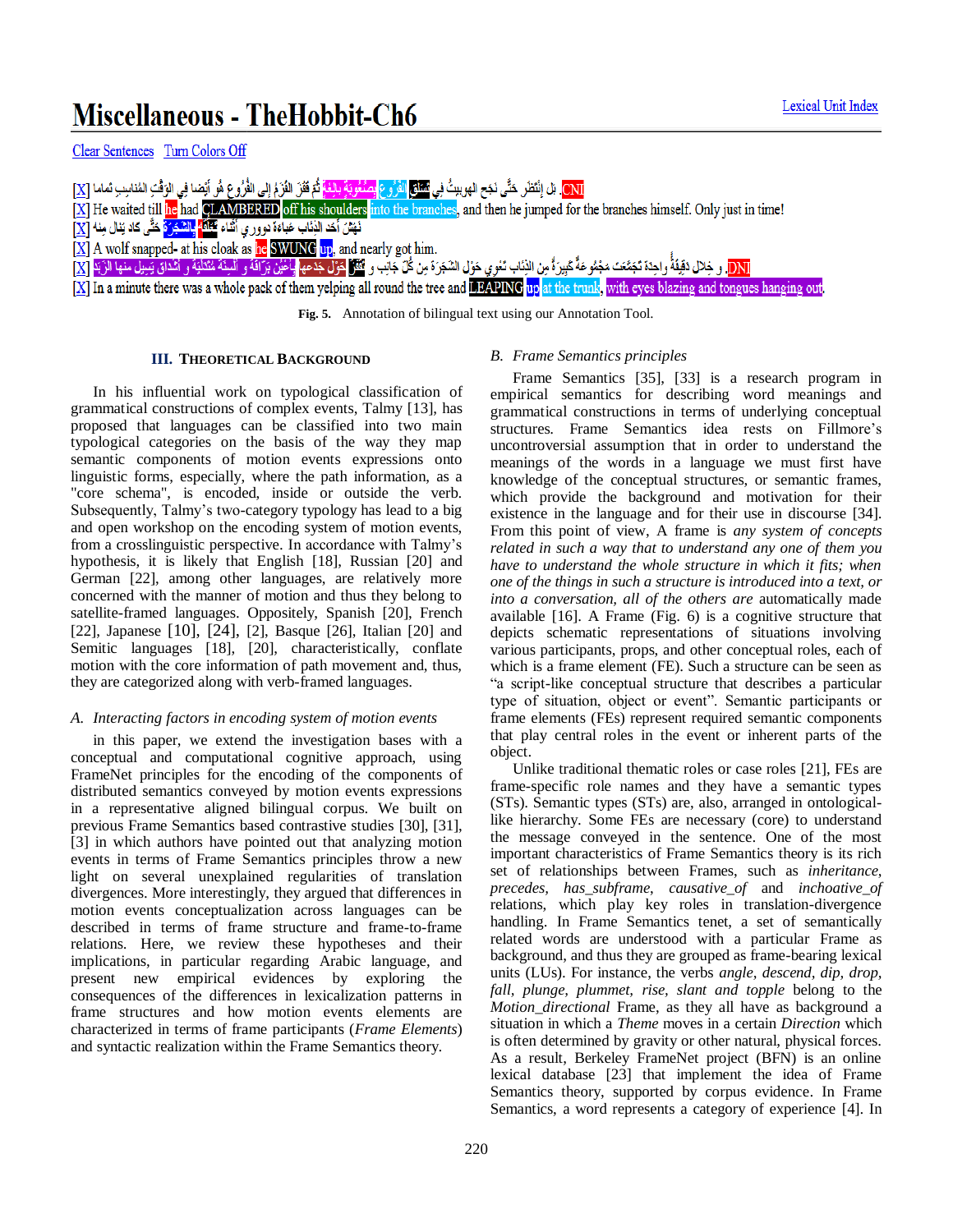sum, a linguistic expression is understood with regard to a set of background knowledge which are associated with lexical units and the grammatical construction of the linguistic expression. FrameNet approaches the motion events by a general *Motion* Frame, a cogitive structure, involving little more than location changes whose components are a starting point (*Source*), a trajectory (*Path*), and a destination (*Goal*).

*Frame* inheritance and *Frame*-*to*-*Frame* relations elaborate fine grained notion of motion having regard to the *Source*, *Goal* or *Path* are profiled, and thus motion verbs are organized according to their shared backgrounds.

Frames like *Arriving*, *Departing*, *Traversing* and *Motion\_directional* are elaborations of this general Frame.

| <b>MOTION DIRECTIONAL FRAME</b> |                                                                                                                                                                                                                                                                            |  |
|---------------------------------|----------------------------------------------------------------------------------------------------------------------------------------------------------------------------------------------------------------------------------------------------------------------------|--|
| Definition                      | In this frame a <b>Theme</b> moves in a certain <b>Direction</b> which is often determined by<br>gravity or other natural, physical forces. The <b>Theme</b> is not necessarily a self-mover.<br>The paper fell to the floor.<br>The girl dropped 13 stories to her death. |  |
| Core FEs                        | 1. Area [Area]<br>2. Direction [dir] Excludes: Area<br>3. Goal [Goal] Semantic Type: Goal Excludes: Area<br>4. Source [Src] Semantic Type: Source Excludes: Area<br>5. <b>Path</b> [Path] <b>Excludes:</b> Area<br>6. Theme [Thm] Semantic Type: Physical_object           |  |
| frame-frame relations           | Inherits from: Motion<br>Is Used by: Sidereal_appearance                                                                                                                                                                                                                   |  |
| English LUs                     | angle.v, descend.v, dip.v, drop.v, fall.v, plunge.v, plummet.v, rise.v, slant.v, topple.v                                                                                                                                                                                  |  |
| Arabic LUs                      | إِنْحَلَوَ. V ، إِنْحَرَفَ. V ، إِنْحَنَى. V ، إِنْخَفَضَ. V ، إِنْهَارَ. V ، تَلَاعَى. V ، تَلَاحُرُج. D ، تَلَاحْرَجَ. V ، تَصَاعَلَ. V ،<br>$\bf{n}.$ تَعَالَىٰ $\bf{v}$ ، سَقَطَ $\bf{v}$ ، مَالَ $\bf{v}$ ، نَزَلَ. $\bf{v}$ ، هَبَطَ. $\bf{v}$ ، صُعُود              |  |

**Fig. 6.** A lexical Frame Description

# **IV. A CASE STUDY : FRAME SEMANTICS CONCEPTUALIZATION OF MOTION EVENTS**

During the last decade, cross-linguistic text analysis has received an increasing interest in the FrameNet community, with special focus on the contrastive analysis of motion events description within the frame semantics approach.

Motion events conceptualization has received growing interest. In particular, the interface between linguistic forms and their corresponding semantic components by allowing for the investigation of similarities and differences in how different languages express similar meanings. So, following attempts for other languages such as German, Spanish, Japanese and Hebrew [30], we extend our previous contrastive analysis of motion events expressions in Arabic and English with an analysis based upon use of Frame Semantics theory. That is, we carry out a frame based analysis of the same English text and its Arabic translation "Fig. 5". Ohara [31] claims that Frames conceptual structure, frame-to-frame relations and the FrameNet methodology allow us to compare languages at a more detailed level than previous studies. In the light of Frame Semantics theory, Ellsworth et al. [30] presented the first contrastive analysis. They have compared the frame-evoking predicates in different languages. The work reveals details about types of translation shift and contrastive aspects that is not covered by Talmy"s and Slobin"s studies [31], such as focusing on action vs. focusing on state etc. In addition, Ohara [31] argues that understanding how languages characterize the same scene differently involves taking into account the

interaction between grammar construction and frame-evoking predicates [31].

| <b>Evoked Frames</b><br>(Ehglish version) | <b>Evoked Frames</b><br>(Arabic translation) | # of expressions            |
|-------------------------------------------|----------------------------------------------|-----------------------------|
| Self motion                               | Self motion                                  | 56                          |
| Self motion                               | Motion directional                           | $(01)$ (نَزَلَ)             |
| Self motion                               | Arriving                                     | (عادَ – إقترب) 02           |
| Self motion                               | Manipulation                                 | (تَعَلَّقَ) 01              |
| Motion                                    | Motion directional                           | (تَدَحْرَجَ) 02             |
| Motion                                    | Self motion                                  | (إِنْزَلَقَ) 02             |
| Motion directional                        | Motion directional                           | $04$ (سَقَط, وَقَع)         |
| Motion directional                        | Cause motion                                 | $(01 \; \text{\tiny (14)})$ |
| Cause_to_move_in_place                    | Manipulation                                 | (تَعَلَّقَ) 01              |
| Fleeing                                   | Fleeing                                      | $01$ (هَرَب)                |
| Dispersal                                 | Self_motion                                  | (تَفَرَّقَ) 01              |

TABLE I. TYPES OF FRAMES CHARACTERIZING MOTION EVENTS IN ENGLISH AND ITS ARABIC COUNTERPART [32].

In order to examine whether English and Arabic languages conceptualize motion events in the same or different Frame Semantics terms, we have elaborated a comparative table (Table I.) of evoked Frames of motion events of human-like creatures in English original of the hobbit and its translation equivalent in Arabic [32]. As a result, the table 1, elaborated from annotated aligned sentences (Fig.5), shows the divergence as regard the conceptual schemas (Frames) evoked by English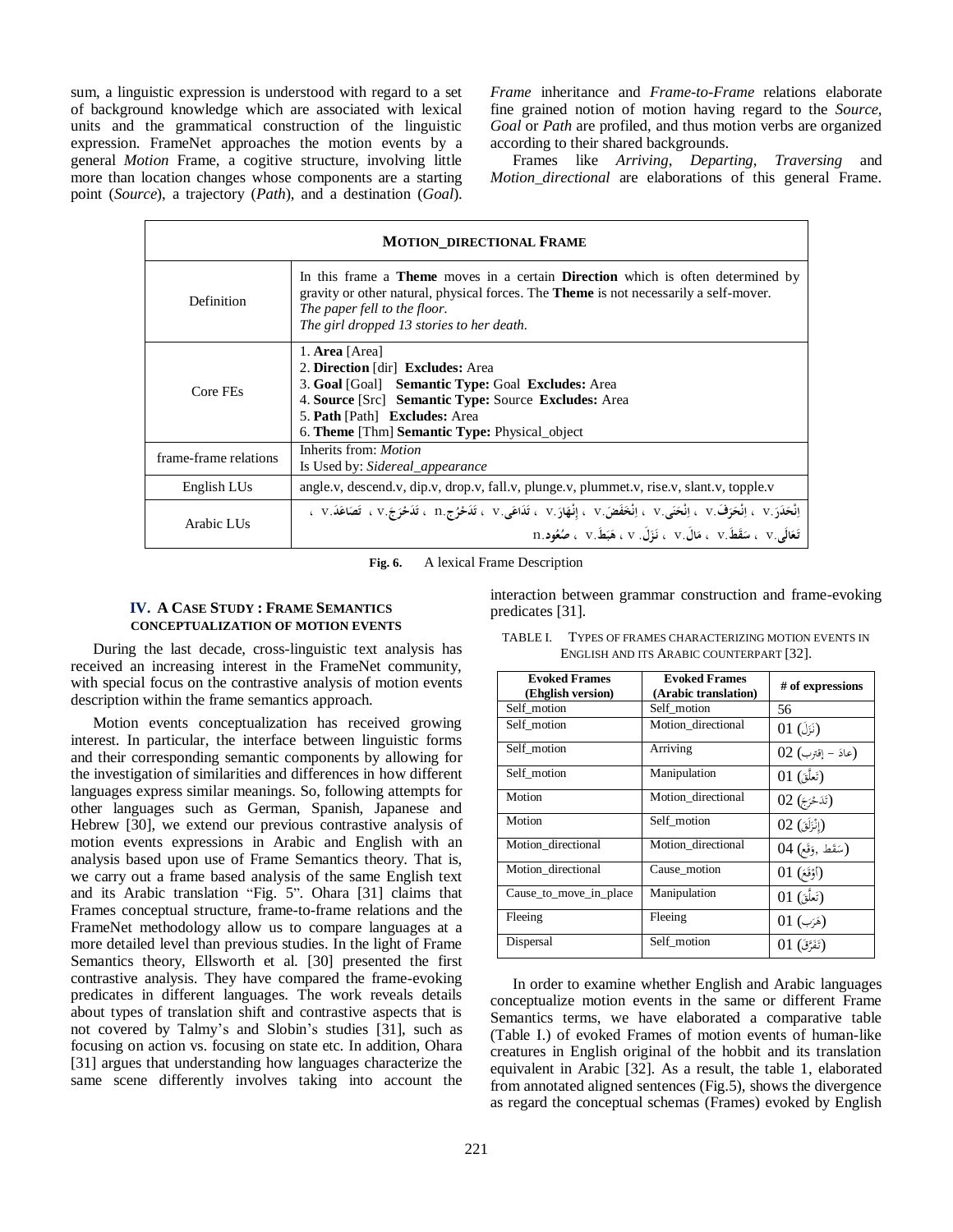and Arabic to characterize motion events. From 72 evoked Frames in the English original text, the Arabic translation evoked the same Frames for 61 sentences, characterizing thus a parallel conceptualization in 85% of the original English text. Despite the differences in language typology between the two languages (English/Arabic), this result appears to support the assumptions that the semantic Frames are languageindependent cognitive structures.

#### **V. CONCLUSION**

In this article, we have presented a corpus linguistics technics and tools applied to digitized calassical narrative texts and novels containing motion events expressions, to reassess two influential theories about "thought and language"; that is, Talmy"s typology of language and Slobin"s "thinking for speaking" hypothesis. The assessing approach presented here built on Fillmore"s Frame Semantics theory point of view. We have examined the characterization of motion events expressions in English and Arabic based upon use of FrameNet principles for the coding of the components of distributed semantics, conveyed by motion events expressions.

An important finding of our contrastive study is that, despite the fact that Arabic and English are typologically opposite, almost 90% of English motion events in "the hobbit" are characterized by the same semantic Frames in the Arabic translation, providing thus a high degree of framing parallelism.

In the futur works, we plan to extend our investigation to include many more multilingual stories and narrative texts.

#### **References**

- [1] M. Minsky,"A framework for representing knowledge", In P. Winston (Ed.), *The Psychology of Computer Vision*, McGraw-Hill, 1975.
- [2] J. Beavers, B. Levin and S. W. Tham, "A morphosyntactic basis for variation in the encoding of motion events". *Journal of Linguistics*, *46*, 331-377, 2010.
- [3] M.R.L Petruck, "Frame semantics", In Verschueren, J., Östman, J-O., Blommaert, J. & Bulcaen, C., eds. *Handbook of pragmatics*. Amsterdam: John Benjamins, p.1-13, 1996.
- [4] M.R.L. Petruck, "Framing motion in Hebrew and English", 2008.
- [5] K. Bock, and W., Levelt, "Language production " *Psycholinguistics: Critical concepts in psychology*, vol. *5*, p.405. 2002.
- [6] D. I. Slobin, "Learning to think for speaking: Native language", *cognition*, *and rhetorical style*. *Pragmatics*, vol *1*(1), pp. 7-25, 1991.
- [7] J. R. R. Tolkien, "The Hobbit or there and back again", *London: George Allen & Unwin,* 1937. [1- Trad.Arabe. H. Fahmy, M. 2-] [.Boeken-Lila Dar ."الهىبيت (أو ذهابا و عىدة ) " 2008. ,Ghanim Arabic transl. M. El Douakhly.. "الهىبيت".] [French transl. F. Ledoux, 1980. Bilbo le Hobbit. Paris: Hachette.]
- [8] L.Talmy, "Path to realization: A typology of event conflation". In *Annual Meeting of the Berkeley Linguistics Society* , Vol. 17, No. 1, pp. 480-519, 1991.
- [9] R., Berman and D. Slobin, "Relating events in narrative: A crosslinguistic developmental study". *Hillsdale, NJ: Erlbaum,*  1994.
- [10] Y. Matsumoto, "Typologies of lexicalization patterns and event integration: Clarifications and reformulations". *Empirical and theoretical investigations into language: a festschrift for Masaru Kajita*, pp. 403-418, 2003.
- [11] E. Goffman, "Frame Analysis", New York. Harper & Row, 1974.
- [12] B.L. Whorf, "Language, thought, and reality: selected writings of….", Edited by John B. Carroll. 1956.
- [13] D. I. Slobin, "From 'thought and language' to 'thinking for speaking"". *In J. Gumperz, & S. Levinson (Eds.), Rethinking linguistic relativity*, pp. 70–96, New York: Cambridge University Press, 1996.
- [14] B.J. Dorr, "Machine translation divergences: A formal description and proposed solution", *Computational Linguistics, vol, 20(4),*1994.
- [15] T. Buckwalter, "Buckwalter Arabic Morphological Analyzer 1.0". *Linguistic Data Consortium*, 2002.
- [16] C.J., Fillmore, and C.F. Baker, "A frames approach to semantic analysis". In *B. Heine & H. Narrog (Eds.), The Oxford handbook of linguistic analysis,* pp. 313–340. Oxford: Oxford University Press, 2010.
- [17] S. Elkateb, W. Black, H. Rodriguez, M. Alkhalifa, P. Vossen, A.Pease, and C.Fellbaum, "Building a WordNet for Arabic", *in Proceedings of The Fifth International Conference on Language Resources and Evaluation*, LREC, 2006.
- [18] L, Talmy,. "Lexicalization patterns". *In Timothy A. Shopen (ed.) Language Typology and Syntactic Description* Vol. 3, pp. 57- 149. Cambridge: Cambridge University Press, 1985.
- [19] G. Bernini, "Word classes and the coding of spatial relations in motion events: A contrastive typological approach", *in Marotta, G., Lenci, A., Meini, L. and Rovai, F. (eds.), Space in language*: Proceedings of the Pisa International Conference, Pisa, ETS: pp.29-52, 2010.
- [20] D.I. Slobin, "Two Ways to Travel: Verbs of Motion in English and Spanish". In: Shibatani, M. & S.A. Thompson (eds.) *Grammatical Constructions: Their Form and Meaning*. Oxford: Oxford University Press, pp 195-217. 1996.
- [21] C. J. Fillmore, "The case for case", *In E. Bach & R. T. Harms (Eds.), Universals in linguistictheory*. New York: Holt, Rinehart & Winston,1968.
- [22] R. Berthele, "The typology of motion and posture verbs: A variationist account". *Trends In Linguistics Studies And Monographs*, *153*, pp. 93-126, 2004.
- [23] C.F. Baker, C.J. Fillmore and B. Cronin, "The structure of the FrameNet database", *International Journal of Lexicography*, vol *16*(3), pp. 281-296, 2003.
- [24] Y.Sugiyama, "Not all verb-framed languages are created equal: The case of Japanese". In *Annual Meeting of the Berkeley Linguistics Society* , Vol. 31, No. 1, pp. 299-310, 2005.
- [25] A. Lakhfif, and M.T. Laskri, "A frame-based approach for capturing semantics from Arabic text for text-to-sign language MT". *International Journal of Speech Technology*, pp. 1-26, 2015, doi: 10.1007/s10772-015-9290-8.
- [26] I. Ibarretxe-Antuñano, "Path Salience in Motion Events" In: Jiansheng Guo et al. (eds.) *Cross-Linguistic Approaches to the Psychology of Language: Research in the Tradition of Dan Isaac Slobin*. NY: Psychology Press, pp. 403-414, 2009.